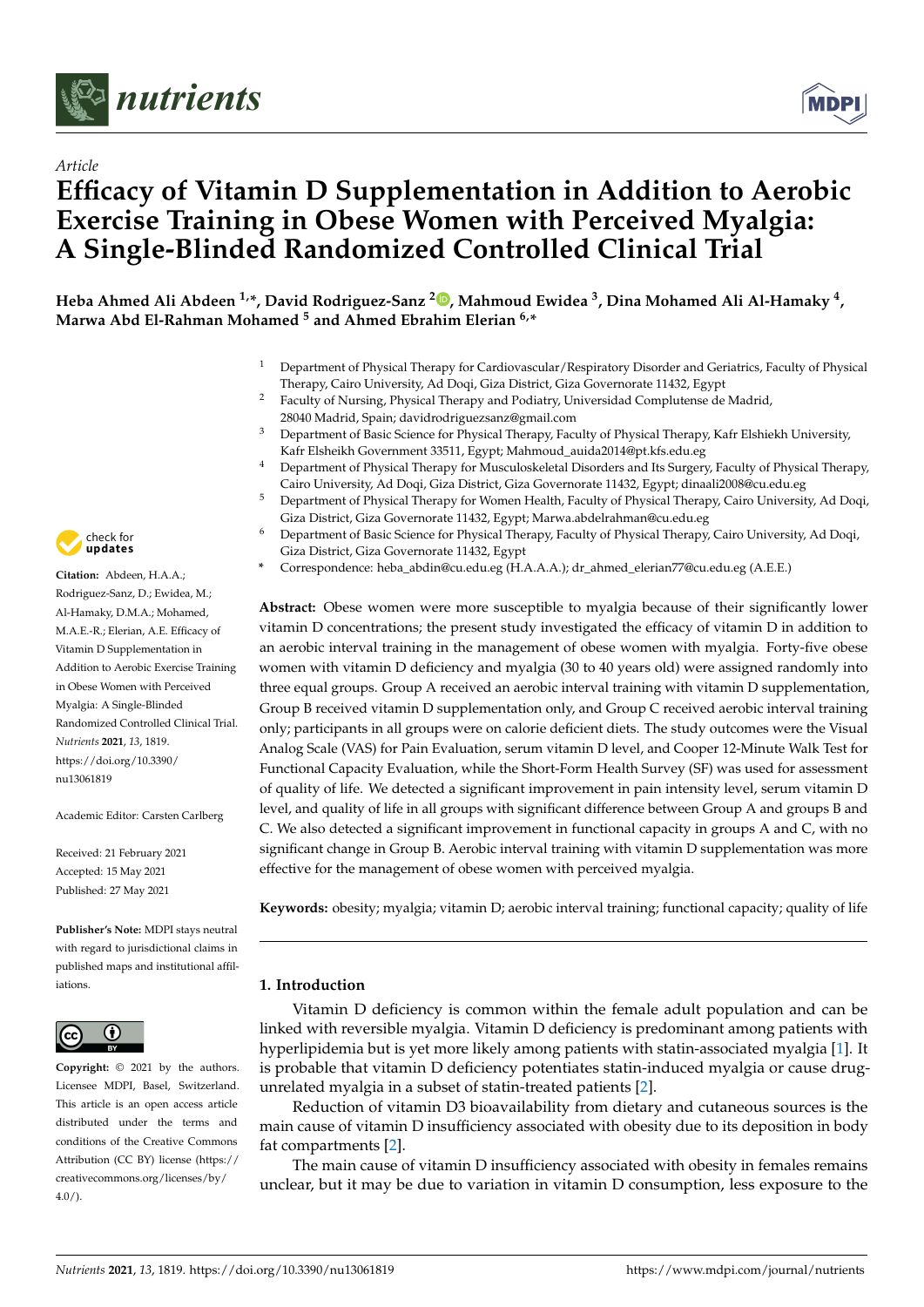sun, reduced skin biosynthesis, hereditary variety, or inherent features related to obesity, such as adipose tissue's role in increasing the sequestering of fat-soluble vitamin D, or due to sensitivity of vitamin D serum concentrations to weight loss changes [\[3\]](#page-10-1). Serum 25 hydroxyvitamin D [25(OH) D], which is considered the main clinical indicator of vitamin D status, had been shown to be inversely correlated with obesity [\[4\]](#page-10-2).

Several studies have recorded constant, nonspecific musculoskeletal pain in patients secondary to severe hypovitaminosis D and its serious implications on bone health and quality of life [\[5](#page-10-3)[,6\]](#page-10-4). Despite plentiful sunshine, rickets rates are highest in the Middle East and Africa. This is likely because of constrained sun exposure due to cultural practices and prolonged breastfeeding without vitamin D supplementation in the Middle East, as well as by dark skin color and calcium deficiency, rather than because of vitamin D insufficiency. Nevertheless, both provinces have a high incidence of hypovitaminosis D [\[7\]](#page-10-5).

Obesity is considered a major risk factor for insulin resistance, impaired glucose tolerance, dyslipidemia, dysfunctional bleeding, and cardiovascular diseases, as well as increasing the risk factor for developing the Poly Cystic Ovary (PCO) [\[8\]](#page-10-6). Several studies had focused on the significant relationship between pain and obesity, also on the effect of obesity on soft-tissue structures, such as muscle, tendons, fascia, and cartilage [\[9–](#page-10-7)[11\]](#page-10-8).

Weight loss could reduce the risk factors for type 2 diabetes, cardiovascular disease, and endocrine and reproductive parameters in obese female subjects [\[12\]](#page-10-9). Weight loss also helps obese chronic pain patients [\[13\]](#page-10-10).

Therefore, lifestyle factors, as well as diet and physical activity targeting weight reduction, have been demonstrated to affect the pain condition in obese subjects [\[5,](#page-10-3)[6\]](#page-10-4). It is well established that exercise and/or engaging in a hypocaloric diet [\[14](#page-10-11)[–16\]](#page-10-12) improves body composition in overweight and obese individuals by reducing systemic insulin levels, which in turn, reduces adipogenicity and lipogenic mechanisms [\[17,](#page-10-13)[18\]](#page-10-14). Beyond diet and exercise interventions, supplementing the diet with vitamin D could enhance weight loss and modify the metabolic alterations associated with obesity, therefore modifying the obesity-disease relationship [\[18,](#page-10-14)[19\]](#page-10-15).

Additionally, many studies revealed that aerobic exercises have moderate beneficial effects on physical function [\[20](#page-10-16)[,21\]](#page-10-17), tender points, and pain in patients with fibromyalgia [\[22\]](#page-10-18). Exercise with vitamin D3 supplementation can also improve muscle strength in elderly adults [\[23\]](#page-10-19).The effectiveness of vitamin D supplementation alone or in combination with exercise on obese patients with fibromyalgia, in addition to hypocaloric balanced diets, has also been investigated [\[24\]](#page-10-20).

The findings of this study will help understand the combined effects of aerobic interval training and vitamin D supplementation on functional capacity and perceived myalgia in middle-aged obese women. These data will help guide physical therapy toward better results through decreasing the time needed to perform the activities of daily living independently and making the patient an active member of society.

#### **2. Materials and Methods**

Design and setting: A single-blinded randomized controlled clinical trial.

The investigation was done according to the 1975 Declaration principles of Helsinki. The study had been prospectively registered at the Clinical Trials Registry (Clinical Trials.gov, NCT04319289) after its approval by the Research Ethical Committee of the Faculty of Physical Therapy, Cairo University (3/12/2019, P. T. REC/012/002211). All patients provided written informed consent for their information and anonymous data to be published. This randomized controlled trial includes a completed CONSORT flow chart and is conducted in accordance with CONSORT guidelines [\[25\]](#page-10-21).

Participants: Sixty obese women suffered from nonspecific muscle pain and were referred to physical therapy by a specialized orthopedist. The patients were enrolled in this study if they were 30–40 years old, their body mass index (BMI) was within the class I obesity category (BMI, 30.0 to 34.9 kg/m<sup>2</sup>) [\[26\]](#page-10-22), they perceived myalgia, with nonspecific muscle pain for more than 2 months, and had vitamin D deficiency (serum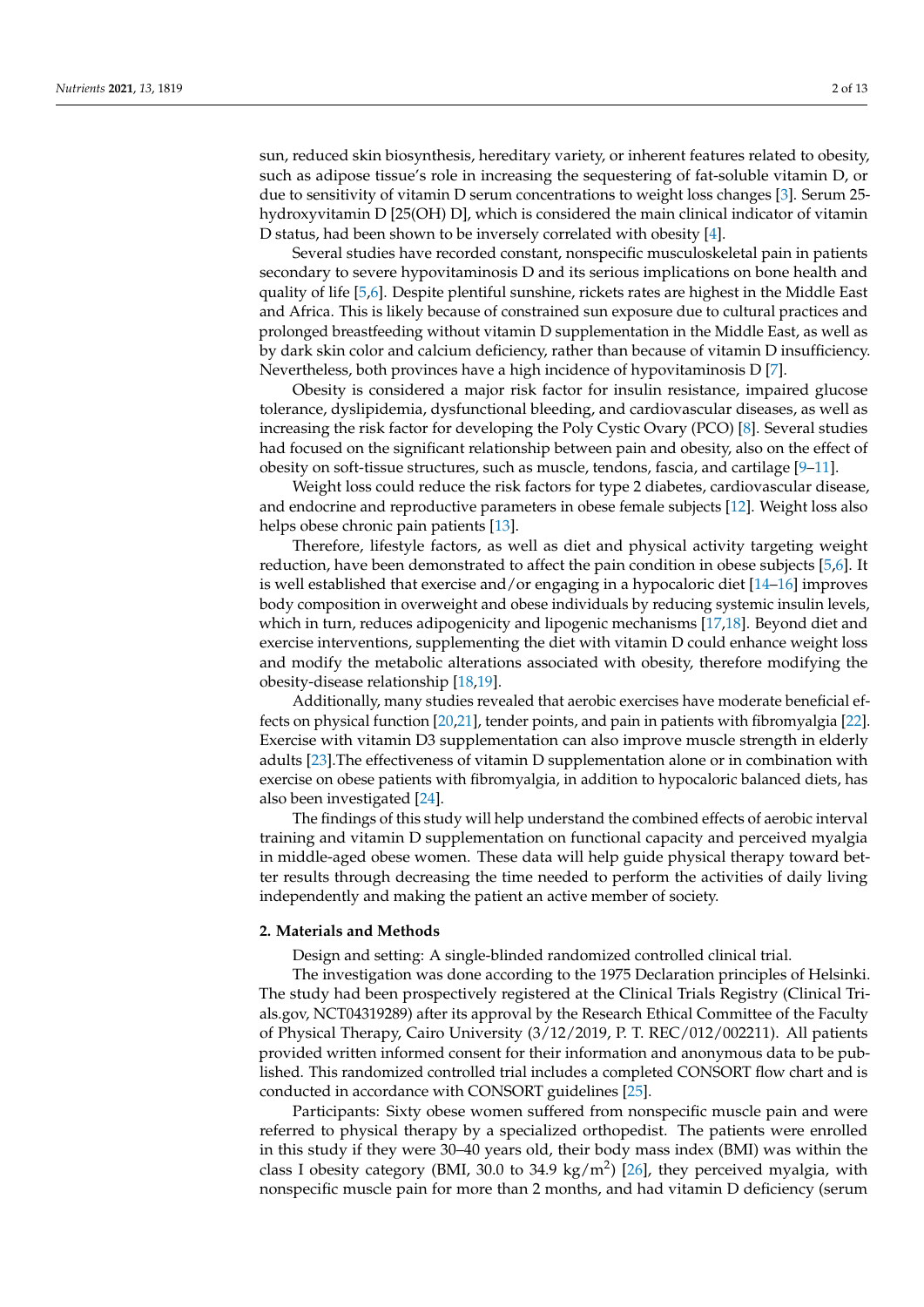25(OH) D levels <30 ng/mL and <10 ng/mL). Fifteen women were excluded after referral due to the presence of one of the following ailments: unstable cardiovascular disease, cardiopulmonary disorder, metabolic diseases, rheumatic disease, and any bone diseases or musculoskeletal disorders that affect vitamin D level and the patients' ability to perform the therapeutic exercises, as well as any patient under any medication that might affect vitamin D levels, such as steroids and anticonvulsants drugs (Figure [1\)](#page-2-0). The study was conducted in the outpatient clinic of the Faculty of Physical Therapy, Cairo University, between January 2020 and May 2020. uary 2020 and May 2020.  $\frac{1}{200}$  and  $\frac{1}{200}$  and  $\frac{1}{200}$  and  $\frac{1}{200}$  ,  $\frac{1}{200}$  ,  $\frac{1}{200}$  ,  $\frac{1}{200}$ 

<span id="page-2-0"></span>

**Figure 1.** Flow chart in accordance with the CONSORT statement**. Figure 1.** Flow chart in accordance with the CONSORT statement.

Sample size and Randomization: (G power program version 3.1, Heinrich-Heine-University, Düsseldorf, Germany) for the one-tailed test was used to calculate the sample size. The previous studies addressing vitamin D3 supplementation and resistance exercise training on musculoskeletal health were used to determine the effect size for the sample size calculation. According to previous studies, 13 patients in each group was estimated to be the minimum sample size needed to achieve a power of 90% to detect an effect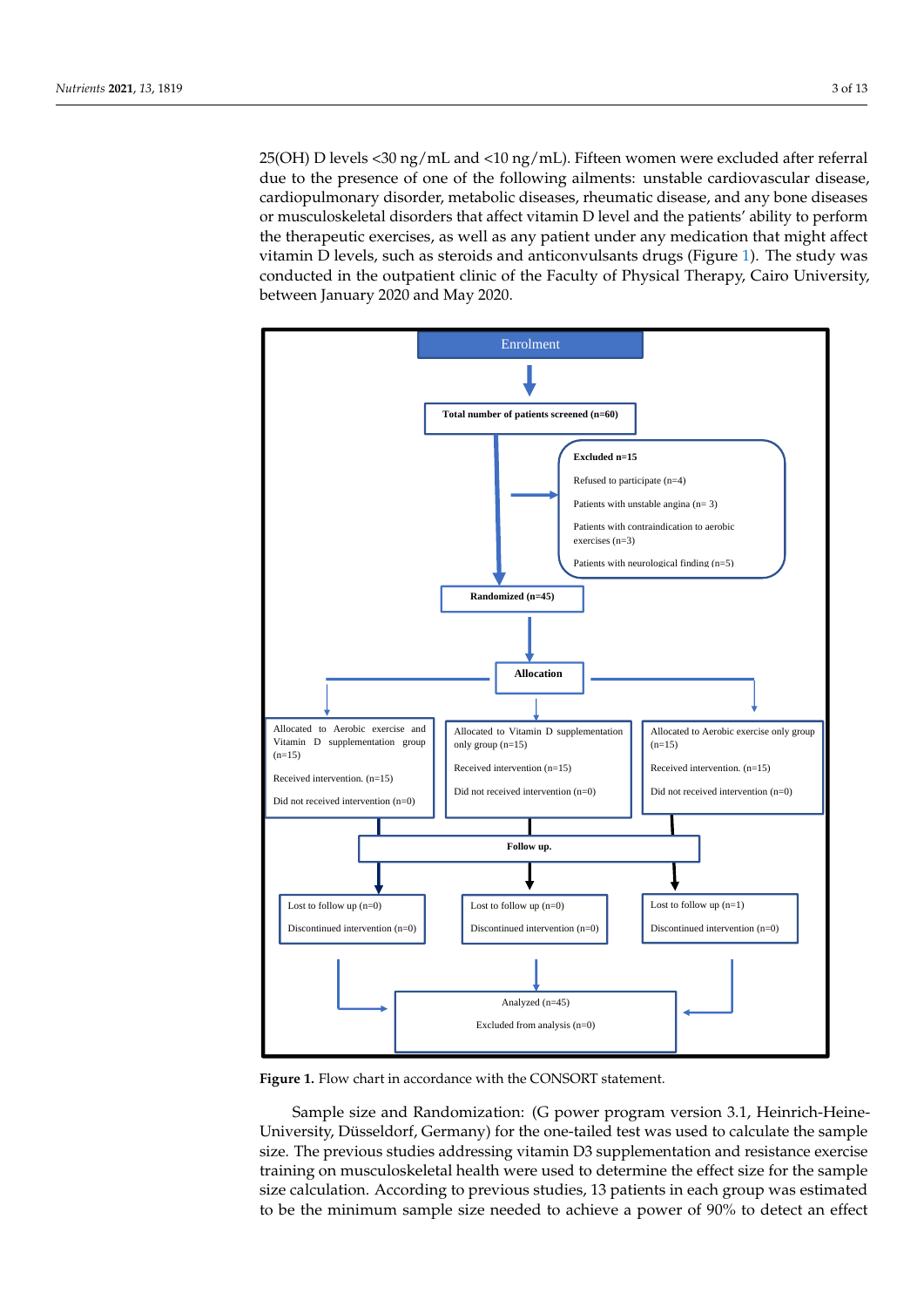size of 0.87 in the outcome variables  $[27,28]$  $[27,28]$ , assuming a type II error (Alfa = 0.05). To account for dropouts during the study, the sample size increased by 15%:20 patients in each group. The remaining 45 women with nonspecific muscle pain and vitamin D deficiency participated in the study and were randomly assigned to three groups. Group  $A(n = 15)$ received a combination of an aerobic interval training exercise program and vitamin D supplementation (cholecalciferol 50,000 IU/week) [\[29\]](#page-11-0). Group B (*n* = 15) received vitamin D supplementation only (cholecalciferol 50,000 IU/week). Group C (*n* = 15) received an interval training exercise program only (Figure [1\)](#page-2-0), while each participant in the three groups followed an individualized low-fat, balanced diet.

Sealed opaque envelopes were used to confirm a single-blinded random assignment in which the patients involved in the study were unaware of assignment to treatment groups.

Outcome measures: All study variables were evaluated before the subject's allocation to groups and immediately after the end of the study (12 weeks) for all groups.

- 1. Laboratory analyses: The BioPlex® 2200 System (Hitachi, model 704,902, Japan) was used for measuring serum vitamin D level (25OHD), Fasting (12 h) venous blood samples (10 mL) were collected in the morning at 9 a.m. by a specialist technician from the antecubital vein in Cairo University Hospital clinical lab using an anticoagulant free tube (EDTA K3)  $[30]$ .
- 2. Functional capacity: The Cooper 12-Minute Walk Test (12MWT) was used to evaluate the functional capacity efficiency for each patient in each group [\[31\]](#page-11-2). Each patient was asked to warm up for 10 min, then the command "START" was given, a stopwatch was started, and the patient began running. The patient was informed of how much time she had remaining at the end of each completed lap. At 12 min, a whistle was blown, the patient stopped, and the distance was recorded [\[32\]](#page-11-3).
- 3. Intensity of perceived myalgia (nonspecific muscle pain): An Arabic version of a 10-cm Visual Analog Scale (VAS) was used to evaluate the patients' pain [\[33,](#page-11-4)[34\]](#page-11-5), with 0 representing no pain and 10 representing the worst pain imaginable [\[35\]](#page-11-6). Each patient in each group was asked to rate their pain at rest and on motion in the previous week using a 0–10 cm VAS just before and after the study duration. The measure was taken by a ruler from the right zero point (in Arabic version) to the mark the patient scored in millimeters. Assessments of the minimal clinically important difference for the VAS indicate that a change of 1.5 to 2.0 cm (15–20%) is required to detect improvement [\[36\]](#page-11-7).
- 4. Quality of Life (QOL): The short-form health survey (SF-12) was used to compare health status between groups of patients and to identify predictors of health status and QOL. The SF-12 contains 12 items. All SF-12 items came from the SF-36. This includes eight dimensions: physical functioning, role limitations due to physical health problems, bodily pain, general health, vitality, social functioning, role limitations due to emotional problems, and mental health [\[37\]](#page-11-8). The SF-12 is a shorter version of the SF-36 and uses only 12 questions to measure functional health and wellbeing from the patient's perspective. The original objective was to develop a short, generic health status measure that reproduces the two summary scores of the SF-36, i.e., the physical component summary (PCS) score and the mental component summary (MCS) score [\[38\]](#page-11-9).

The scoring system used for scoring of the SF-12 questionnaire was based on the scoring oftheSF-12 from Hanmer [\[39\]](#page-11-10).

Scoring of SF-12: The SF-12 contains a mixture of positively (higher scores indicate better health) and negatively worded response scales, so some items need to be recorded prior to scoring. The scale scores are calculated by summing responses across scale items and then transforming these raw scores to a 0–100 scale. TheSF-12 can also be used to derive two aggregate summary measures: the PCS and the MCS. Summary scores are calculated by summing factor-weighted scores across all eight subscales [\[40\]](#page-11-11).

5. Height evaluation: Stable stadiometer for mobile height measurement (Seca 217) was used for the evaluation of each patient's height (cm).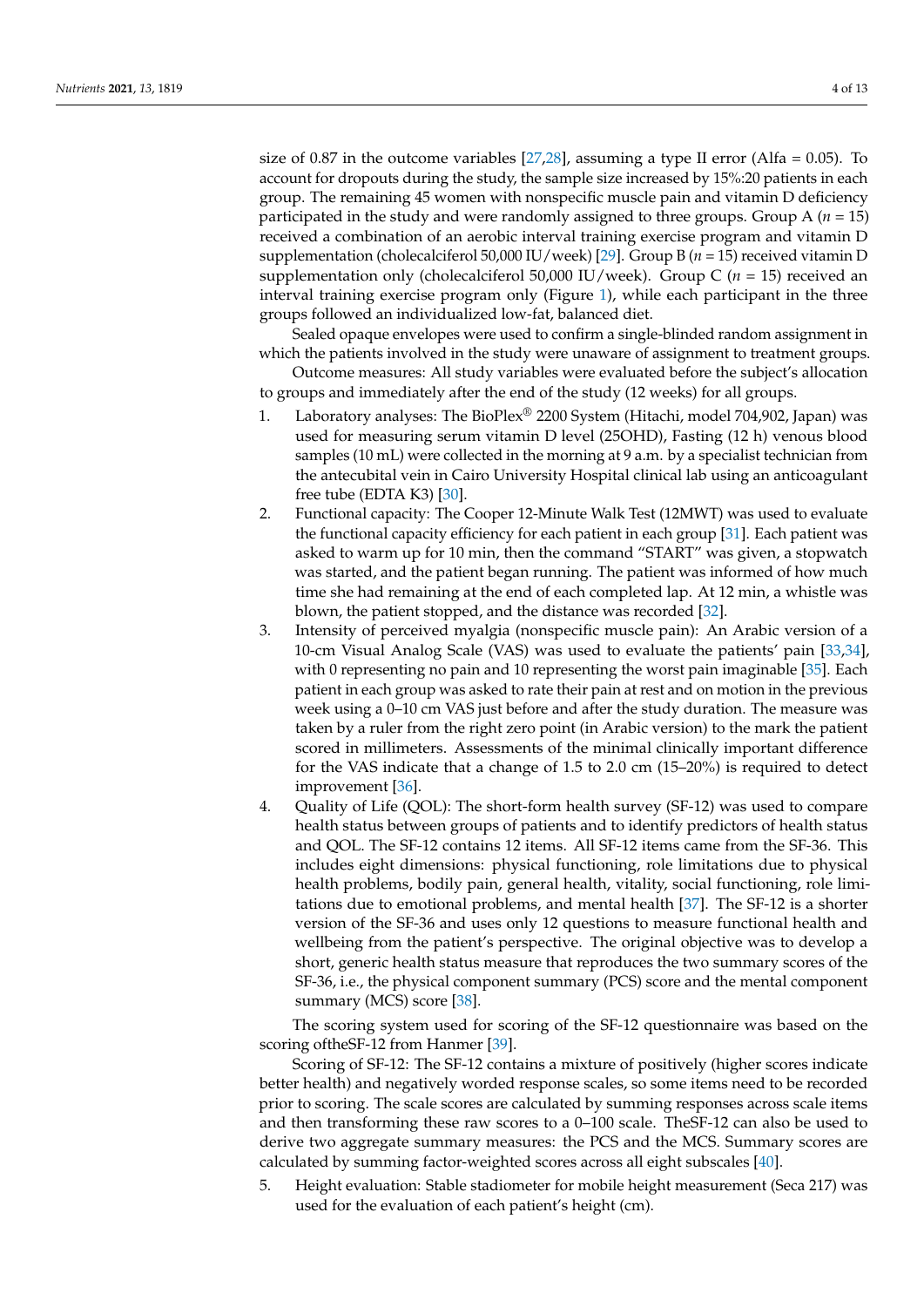- 6. Body mass index evaluation: An InBody 270 body composition analyzer was used to calculate body mass index (BMI) [\[41\]](#page-11-12).
- 7. Food frequency questionnaire (FFQ): Individual adherence to the prescribed diet was evaluated every 2 weeks by a self-recorded food frequency questionnaire. The evaluation of the diet followed by the participants in this study was done using FFQs, through inquiring about the rate of recurrence of ingested foodstuff or precise food groups over a certain duration of time [\[42\]](#page-11-13). It is appropriate for mature people to congregate information on a wide variety of foods and can be designed to be shorter and concentrate on foods rich in a specific nutrient or on a specific group of foods [\[43\]](#page-11-14). FFQ, which contained the six food groups (fruit, vegetables, starch, milk, meat, and fat) in specific units to be measured in gram, was used to measure the adherence of each subject in each group, then the adherence in each group was calculated. Additionally, the relation between the groups and level of adherence was calculated using  $3 \times 2$  Chi-Square.

#### *Interventions*

Low-calorie balanced diet: Each participant in the three groups of the study consumed an individually tailored low-calorie balanced diet that created a caloric deficit of 500 Kcal/day with the daily energy requirement, as well as macronutrient intake of the balanced healthy diet. A low-calorie, balanced diet was designed based on in personal characteristics of each subject and with the goal of 500 Kcal daily caloric restriction relative to the total energy requirements (TEE) calculated by the Mifflin formula [\[29\]](#page-11-0). This prescribed individualized regimen was reviewed by the nutritionist every 14 days. A well-balanced low-calorie diet program that involved three meals was designed according to the recommended dietary intake (RDI), while the macronutrients were considered in the diet, as follows: fat 20–30%, protein 10–15%, and carbohydrates 55–65% of TEE, and rich in dietary fiber, as well as fruit and vegetables [\[29](#page-11-0)[,44\]](#page-11-15).

Aerobic interval training: aerobic exercises were performed by each patient in group A and using a stationary bicycle ergometer (Monark Rehab trainer: 88E). Patients in groups A and C were instructed to perform aerobic interval training at 70% maxHR for 5 min and then decrease activity to 50% for 5 min, then repeat for the length of the activity [\[45\]](#page-11-16). Before starting training, the maximum heart rate was calculated using the following equation:  $max$  HR = 220-age.

The duration of each training session was divided into three phases. The first phase was the warm-up phase that lasted 5–10 min in a slow progression exercise to avoid cardiovascular risk and musculoskeletal injury, while the second phase was the active phase of exercise for 40 min, and the third phase was the cool-down phase that lasted 10 min, in gradually reduced intensity and speed until reaching the resting HR with the frequency of training 3 days/week, for 12 weeks.

Vitamin D supplementation: The subjects in groups A and B received supplementation. One capsule containing cholecalciferol 50,000 IU; (Biodal® 50 000 IU cholecalciferol; HAYAT PHARMACEUTICAL INDUSTRIES, Amman, Jordan) was taken every week [\[23,](#page-10-19)[29\]](#page-11-0).

Statistical analyses: Prior to the final statistical analyses, the raw data were monitored and examined for normality and homogeneity. The data were tested for normality using the Shapiro–Wilk test. The data were distributed normally after the removal of outliers detected using box and whiskers plots [\[46\]](#page-11-17). Levene's test was used for testing the homogeneity of variance and revealed that the data were normally distributed and parametric analysis (*p* > 0.05). Statistical SPSS Package program version 25 for Windows (SPSS, Inc., Chicago, IL, USA) was used to apply a multiple imputation model for the missing data (those outlier data identified for removal by the box and whiskers plot). This technique allows for the uncertainty about the missing data by creating several different plausible imputed data sets and appropriately combining results obtained from each of them [\[47\]](#page-11-18); descriptive statistics were used to compare age, BMI, VAS, vitamin D, PCS, MCS, and 12MWT variables in the current study. A mixed design multivariate analysis of variance (MANOVA) was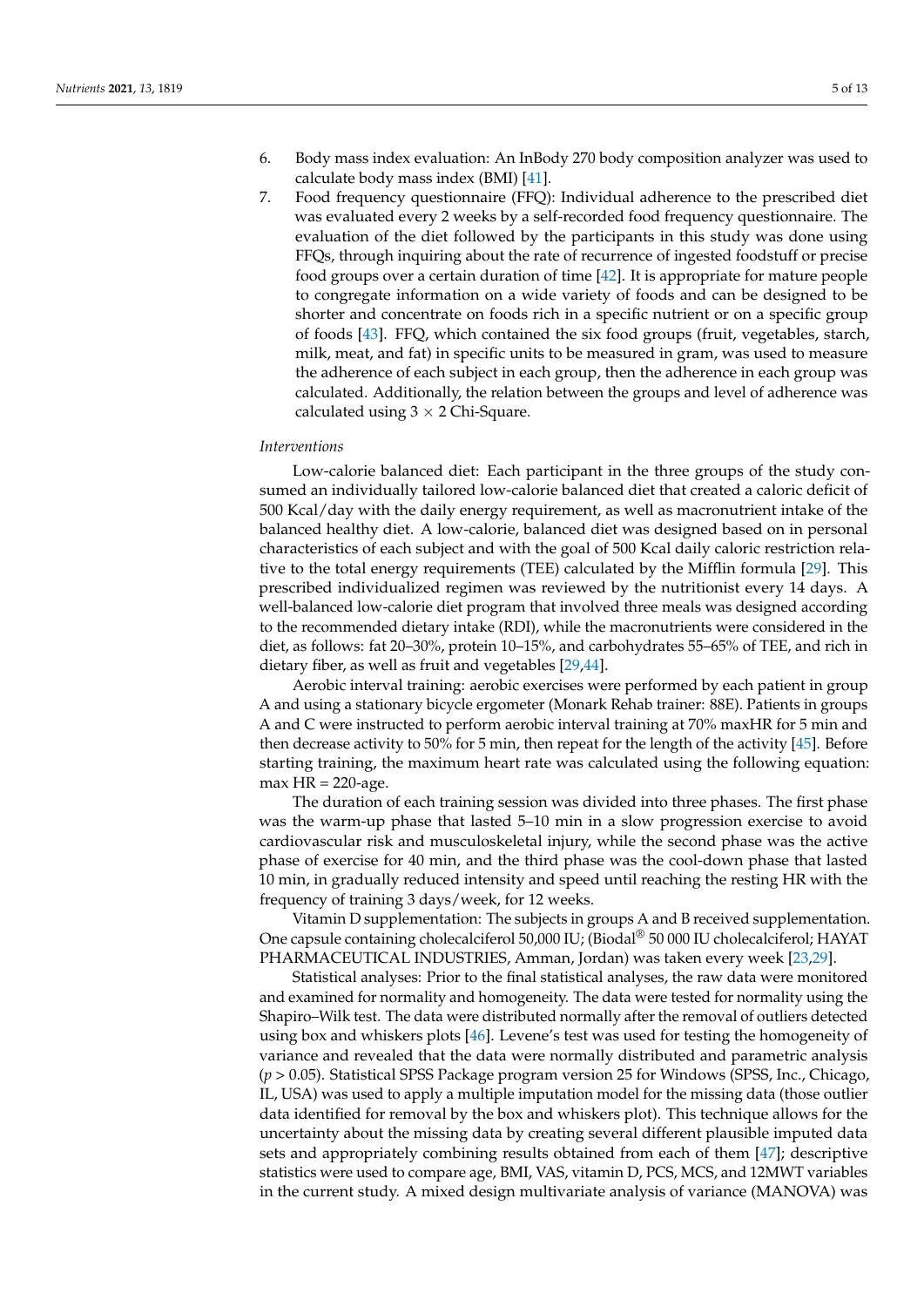used to compare the tested variables of interest at different tested groups and measuring periods. The Bonferroni correction test was used to compare between pairs of groups for post-treatment of the tested variables, in which the F-value was significant from the MANOVA test.  $p$ -values  $\leq 0.05$  were considered statistically significant.

#### **3. Results**

The basic characteristics of the participating patients in three groups are given in Table [1.](#page-5-0) There were no significant differences in age ( $p = 0.82$ ;  $p > 0.05$ ) and BMI ( $p = 0.98$ ; *p* > 0.05) among the groups. There was no significant decrease in VAS and BMI at the post-treatment measurement in groups A, B, and C ( $p < 0.0001$ ). There were no significant differences ( $p = 0.68$ ) in mean VAS and BMI values at the pre-treatment evaluation among the three groups. However, there were significant differences ( $p = 0.001$ ) in the mean values of post-VAS among the three groups. The greatest decrease in VAS was in Group A, followed by group B and group C. The greatest decrease in BMI was also in Group A, followed by group C and Group B (Table [2\)](#page-5-1).

<span id="page-5-0"></span>**Table 1.** Basic characteristics of participated patients of groups A, B, and C.

| Variable                   | Group A        | Group B          | Group C        | <i>p</i> -Value |
|----------------------------|----------------|------------------|----------------|-----------------|
| Age (Year)                 | $34.8 + 2.64$  | $35.01 + 2.39$   | $35.4 + 2.69$  | 0.83            |
| BMI $(kg/m^2)$             | $34.17 + 1.51$ | $34.41 \pm 1.85$ | $33.96 + 1.25$ | 0.98            |
| n yaluo; probability yaluo |                |                  |                |                 |

*p*-value: probability value.

**Table 2.** Variables comparison within and among groups of the study.

<span id="page-5-1"></span>

|               |                 | Groups (Mean $\pm$ SD) |                     |                     |            |
|---------------|-----------------|------------------------|---------------------|---------------------|------------|
| Variables     |                 | Group A                | Group B             | Group C             | $p$ -Value |
| <b>VAS</b>    | Pre-treatment   | $6.1 \pm 0.89$         | $6.3 \pm 0.7$       | $6.4 \pm 0.8$       | 0.68       |
|               | Post-treatment  | $2.75 \pm 1.25$        | $3.03 \pm 1.25$     | $4.37\pm0.85$       | $0.001 *$  |
|               | Improvement%    | 55.4%                  | 52.07%              | 31.01%              |            |
|               | $p$ -value      | $0.0001*$              | $0.0001 *$          | $0.0001*$           |            |
| VitD          | Pre-treatment   | $17.10 \pm 1.16$       | $15.90 \pm 1.67$    | $16.36 \pm 1.71$    | 0.119      |
|               | Post-treatment  | $23.91 \pm 4.29$       | $19.87 \pm 1.94$    | $17.58 \pm 2.29$    | $0.0001*$  |
|               | Mean difference | 6.81                   | 3.97                | 1.22                |            |
|               | Improvement%    | 39.82%                 | 24.97%              | 10.75%              |            |
|               | $p$ -value      | $0.0001*$              | $0.0001*$           | $0.01*$             |            |
| PCS           | Pre-treatment   | $45.60 \pm 4.46$       | $43.93 \pm 3.59$    | $45.93 \pm 3.53$    | 0.330      |
|               | Post-treatment  | $51.87 \pm 4.24$       | $45.87 \pm 4.73$    | $47.53 \pm 3.54$    | $0.001*$   |
|               | Mean difference | 6.27                   | 1.94                | 1.60                |            |
|               | Improvement%    | 13.75%                 | 4.42%               | 3.48%               |            |
|               | $p$ -value      | $0.0001*$              | 0.218               | 0.232               |            |
| <b>MCS</b>    | Pre-treatment   | $46.20 \pm 3.96$       | $44.60 \pm 3.86$    | $45.60 \pm 3.43$    | 0.507      |
|               | Post-treatment  | $51.53 \pm 2.99$       | $46.33 \pm 4.57$    | $47.87 \pm 2.44$    | $0.001*$   |
|               | Mean difference | 5.33                   | 1.73                | 2.27                |            |
|               | Improvement%    | 11.54%                 | 3.88%               | 4.98%               |            |
|               | $p$ -value      | $0.0001*$              | 0.272               | $0.047*$            |            |
| 12MWT         | Pre-treatment   | $1627.20 \pm 68.05$    | $1575.13 \pm 72.67$ | $1615.00 \pm 87.01$ | 0.161      |
|               | Post-treatment  | $1758.00 \pm 102.05$   | $1604.93 \pm 87.60$ | $1687.93 \pm 98.88$ | $0.0001*$  |
|               | Mean difference | 130.8                  | 29.8                | 72.93               |            |
|               | Improvement%    | 8.04%                  | 1.89%               | 4.52%               |            |
|               | $p$ -value      | $0.0001*$              | 0.319               | $0.041*$            |            |
| BMI $(kg/m2)$ | Pre-treatment   | $34.17 \pm 1.51$       | $34.41 \pm 1.85$    | $33.96 \pm 1.25$    | 0.98       |
|               | Post-treatment  | $27.75 \pm 1.25$       | $29.03 \pm 1.25$    | 27.91               | $0.001 *$  |
|               | Improvement %   | 53.1%                  | 41.98%              | 50.6%               |            |
|               | $p$ -value      | $0.0001*$              | $0.0001*$           | $0.0001*$           |            |

SD: standard deviation *p*-value: probability value \* Significant (*p* < 0.05).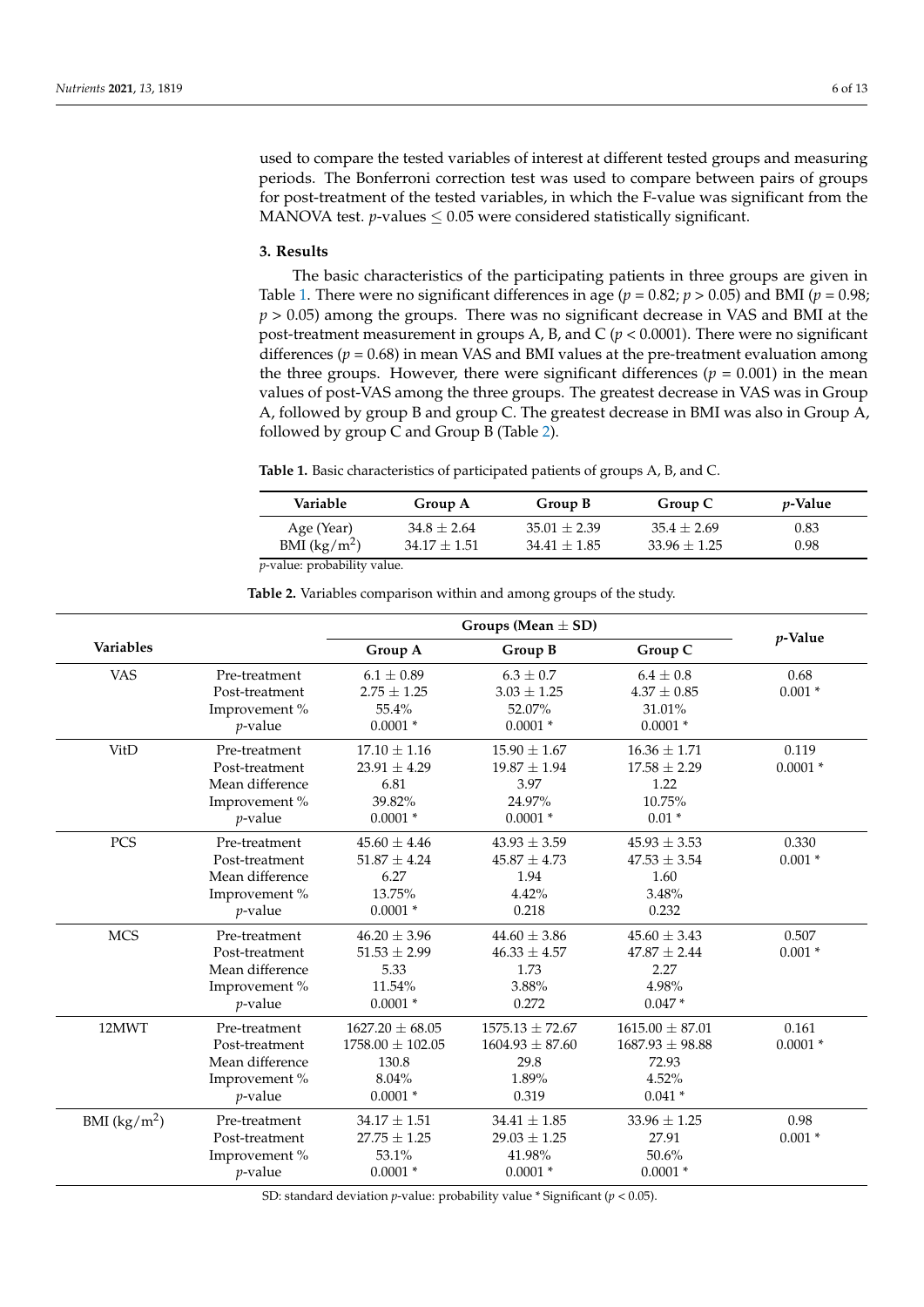Regarding the vitamin D level, we detected a significant difference at post-treatment compared to pre-treatment in groups A, B, and C ( $p = 0.0001$ ;  $p < 0.05$ ). The greatest percentage improvement was detected in group A, with no significant differences in mean values of pre-treatment vitamin D between the three groups ( $p = 0.119$ ;  $p > 0.05$ ). However, there were significant differences in the mean values of post-treatment vitamin D among the three groups ( $p = 0.0001$ ;  $p < 0.05$ ). Again, this increase was greatest in Group A, followed by groups B and C (Tables [2](#page-5-1) and [3\)](#page-6-0).

|                  |                 | Post-hoc (Bonferroni Test) |                        |                        |  |
|------------------|-----------------|----------------------------|------------------------|------------------------|--|
| <b>Variables</b> |                 | Group A and<br>Group B     | Group A and<br>Group C | Group B and<br>Group C |  |
| Post-VAS         | Mean difference | $-0.27$                    | $-1.62$                | $-1.34$                |  |
|                  | 95% CI          | $-1.31 - 0.76$             | $-2.65 - -0.58$        | $-2.38 - -0.30$        |  |
|                  | $p$ -value      | 1.00                       | $0.001*$               | $0.007*$               |  |
| Post-Vit D       | Mean difference | 4.03                       | 6.33                   | 2.29                   |  |
|                  | 95% CI          | $1.27 - 6.78$              | 1.53–7.04              | $-2.50 - 3.00$         |  |
|                  | $p$ -value      | $0.002*$                   | $0.001*$               | 0.02                   |  |
| Post-PCS         | Mean difference | 6.00                       | 4.33                   | 1.67                   |  |
|                  | 95% CI          | $2.15 - 9.85$              | $0.48 - 8.18$          | $-5.52 - 2.18$         |  |
|                  | $p$ -value      | $0.001*$                   | $0.023*$               | 0.860                  |  |
| Post-MCS         | Mean difference | 5.20                       | 3.67                   | 1.53                   |  |
|                  | 95% CI          | $2.05 - 8.35$              | $0.52 - 6.82$          | $-4.68 - 1.62$         |  |
|                  | $p$ -value      | $0.001*$                   | $0.018*$               | 0.695                  |  |
| Post-12MWT       | Mean difference | 153.07                     | 70.07                  | 83.00                  |  |
|                  | 95% CI          | 65.30–240.83               | $-17.70 - 157.83$      | 4.76-170.76            |  |
|                  | $p$ -value      | $0.0001*$                  | 0.159                  | 0.069                  |  |

<span id="page-6-0"></span>**Table 3.** Post-hoc test between pairwise of groups A, B, and C.

SD: standard deviation *p*-value: probability value \* Significant (*p* < 0.05).

Regarding the quality of life assessment, the present study revealed that the PCS post-treatment significantly increased compared with that of pre-treatment ( $p = 0.0001$ ) within group A, but there were no significant differences within B and C ( $p = 0.218$  and 0.232, respectively).However, for MCS, the post-treatment value significantly increased compared to pre-treatment within groups A and C (*p* = 0.0001 and 0.047, respectively), while there was no significant difference within group B ( *p*= 0.272). PCS and MCS pretreatment comparisons showed that there were no significant differences between the three groups ( $p = 0.330$  and 0.507, respectively), with significant differences in the mean values of PCS and MCS post-treatment comparison between the three groups  $(p = 0.001)$  (Table [2\)](#page-5-1). Additionally, the Bonferroni test and mean difference of PCS showed that Group A had the highest PCS and MCS values, with significant differences between groups: Group A vs. Group B and Group A vs. Group C  $(p = 0.001$  and 0.023, respectively) PCS while for MCS the *p*-value equal 0.001 and 0.018(*p* < 0.05) respectively, and no significant difference between group B versus group C while the *p*-value equal 0.860 for PCS and 0.7 for MCS  $(p > 0.05)$ .

Regarding the functional capacity assessment, there was a significant increase of 12MWT score at post-treatment with comparison to pre-treatment within groups A and group  $C$  ( $p = 0.0001$  and 0.014, respectively), while for group B, no significant difference was detected ( $p = 0.319$ ). Moreover, the pre-treatment analysis for 12 MWT scores revealed no significant differences between the three groups of the study (*p* = 0.161), but the posttreatment analysis for 12 MWT scores revealed significant differences between the three groups of the study  $(p = 0.001)$ . The Bonferroni test and mean difference of 12MWT between pairwise of the groups showed that group A had the highest scores in 12MWT values, with significant differences between group A versus group B ( $p = 0.0001$ ) and also revealed no significant differences in 12MWT between group A versus group C and group B versus group C  $(p = 0.159$  and 0.069, respectively) (Table [3\)](#page-6-0).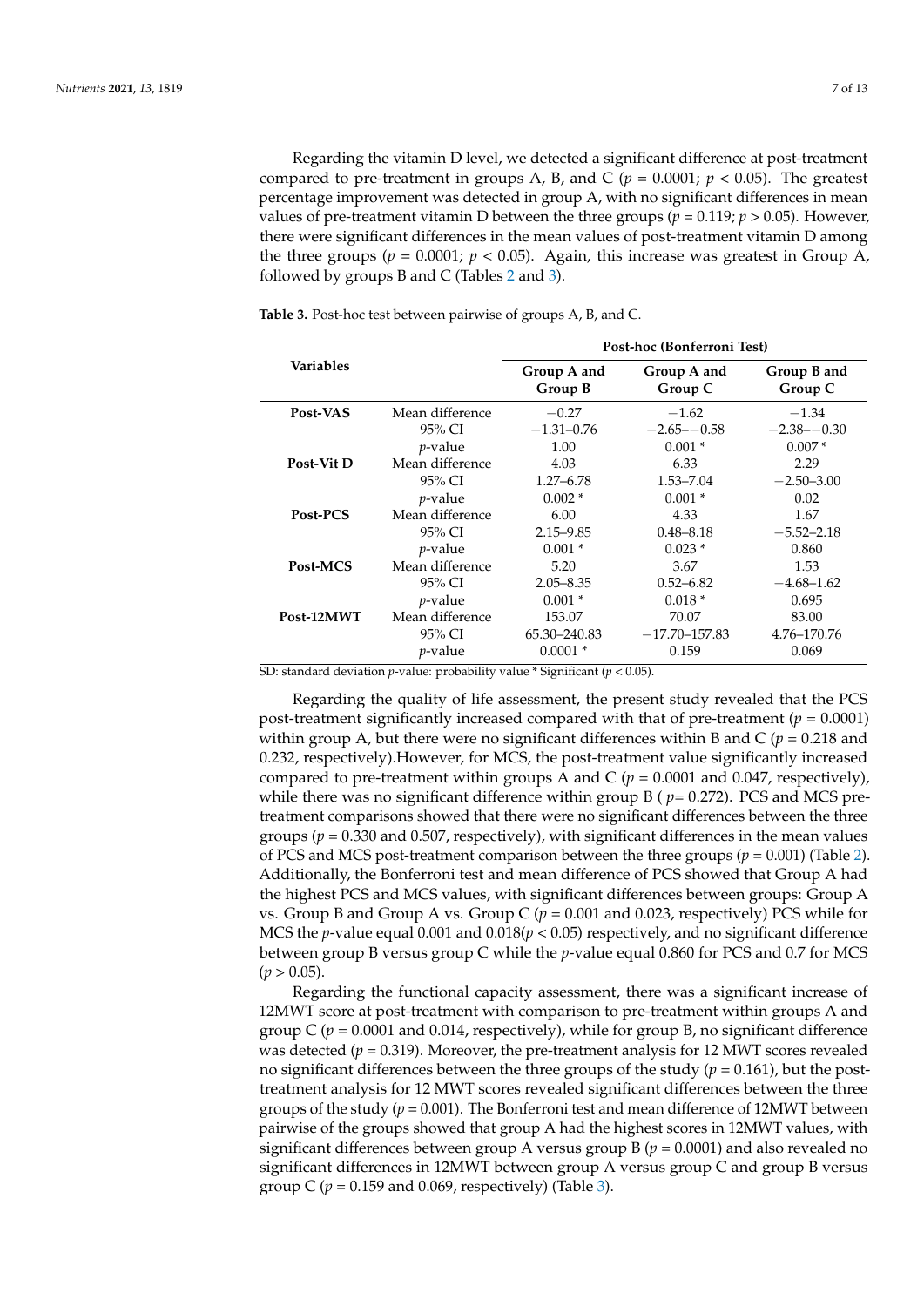A Chi-square test of independence was performed to examine the relationship between the groups and adherence to the prescribed diet. The relationship between these variables was not significant,  $X2$  (1,  $N = 45$ ) = 1.4516,  $p = 0.483934$ . Therefore, the level of adherence to the prescribed diet did not affect the relationship between the groups (Table [4\)](#page-7-0).

|                    | Adherence             |          |                  |              |
|--------------------|-----------------------|----------|------------------|--------------|
| Group of the Study |                       | Adherent | Non-<br>Adherent | <b>Total</b> |
| Group A            | Number of<br>patients | 12       | 3                | 15           |
|                    | Expected<br>Number    | 10.33    | 4.67             | 15.0         |
|                    | % within Group        | 80%      | 20%              | 100%         |
| Group B            | Number of<br>patients | 10       | 5                | 15           |
|                    | Expected<br>Number    | 10.33    | 4.67             | 15           |
|                    | % within Group        | 66.67%   | 33.33%           | 100%         |
| Group C            | Number of<br>patients | 9        | 6                | 15           |
|                    | Expected<br>Number    | 10.33    | 4.67             | 15           |
|                    | % within Group        | 60%      | 40%              | 100%         |
| Total              | Number of<br>patients | 31       | 14               | 45           |
|                    | Expected<br>Number    | 31.0     | 14.0             | 45.0         |
|                    | % within Groups       | 68.9%    | 31.1%            | 100%         |

<span id="page-7-0"></span>**Table 4.** The relationship between the groups and the level of adherence.

#### **4. Discussion**

This study was designed to investigate the combined effects of aerobic interval training and vitamin D supplementation on functional capacity and perceived myalgia in middleaged obese women. This was in line with a previous study reporting that vitamin D deficiency was more common in women than men, especially women with BMI greater than 25, so the included women with mean age  $35.07 \pm 2.4$  years and BMI 34.18  $\pm$  3.41 kg/m<sup>2</sup> represent a particularly high-risk situation [\[48\]](#page-11-19).

Our results show significant improvement in the BMI in the three groups, with the greatest improvement in group A. This improvement in all groups of the study could be mainly linked to the effect of a low-calorie balanced diet that had a positive effect alone on the weight and BMI [\[49,](#page-11-20)[50\]](#page-11-21). Additionally, the more positive effect in group A could be linked to the effect of aerobic exercise, as noted in previous studies [\[51](#page-11-22)[–53\]](#page-11-23), as well as because of vitamin D supplementation in addition to aerobic exercise. A previous study has reported that when vitamin D intake is combined with exercise training, this results in greater improvements in body composition, abdominal fat, blood lipid, and insulin resistance index than situations with one single treatment [\[54\]](#page-11-24). Additionally, here we found that group B had the lowest improvement in BMI. The improvement in this group might be to the effect of a balanced low-calorie diet only as the vitamin D supplementation alone had no significant effect on BMI; this was in line with the recent systemic review that reported that despite increased serum 25(OH) D levels, the obesity indices (BMI, Waist Circumference and Waist hip Ratio) did not improve [\[55\]](#page-11-25).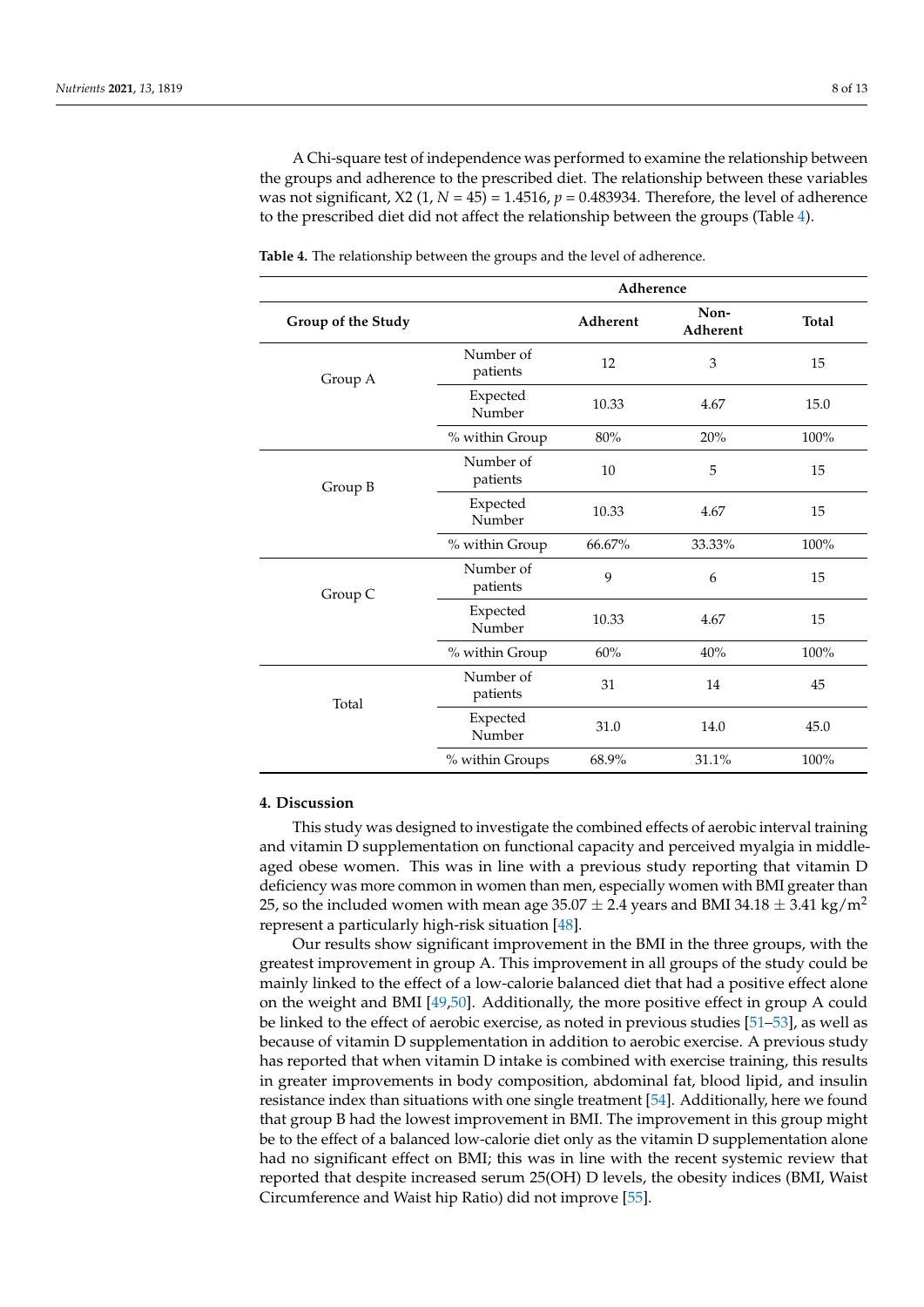Our results indicated a significant increase in serum vitamin D in all groups, with the greatest increase in group A. The greater improvement in Group A than Group B could be due to the effect of vitamin D supplementation, as reported by Pilz et al. [\[56\]](#page-12-0), who detected positive effects of vitamin D supplementation on serum 25-hydroxyvitamin D concentrations, while the improvement of serum vitamin D in Group C—which received the aerobic exercise only—could be correlated with increased vitamin D receptors in muscle, pancreas, and adipose tissue [\[57\]](#page-12-1).This result is consistent with the results of Gholamalizadeh et al. [\[58\]](#page-12-2) who concluded that serum vitamin D levels increased significantly at the end of the training program in overweight and obese adolescents. Our results also align with the previous report of The National Health and Nutrition Examination Survey (NHANES III), which reported that physical activity could positively affect serum 25(OH) D3 levels due to enhanced vitamin D metabolism [\[59\]](#page-12-3).

We detected a significant decrease in pain intensity according to VAS score in all groups, with a less significant decrease in Group C relative to groups A and B. This enhancement might be attributed to interval training exercises, which increases the blood flow and nutrients to the soft tissues in the body, improving the healing process and reducing the stiffness that results in musculoskeletal pain, in addition to the chemical effect of aerobic interval exercise through increasing the body's production of endorphins, often referred to as a natural opiate that results in pain relief [\[60\]](#page-12-4). Additionally, vitamin D supplementation can decrease pain scores by inducing a decrease in the levels of inflammatory and pain-related cytokines in plasma, such as prostaglandin and leukotrieneB4 [\[61\]](#page-12-5).

This improvement of pain level in groups A and B could be because of improvement of vitamin D level as well as to aerobic exercise, as the improvement in vitamin D status in obese subjects with vitamin D deficiency resulted in weight, fat mass, and monocyte chemoattractant protein-1 (MCP-1) decrease. Therefore, weight loss and vitamin D supplementation likely act synergistically to reduce levels of meta-inflammation [\[29\]](#page-11-0).

Our findings are consistent with those of another study that concluded that aerobic interval exercise appears to be a feasible rehabilitation approach in patients with nonspecific musculoskeletal pain [\[62\]](#page-12-6). Additionally, another study by Yilmaz et al [\[63\]](#page-12-7), who endorsed the impact of vitamin D supplementation on the advancement of pain and quality of life on patients endured from persistent nonspecific musculoskeletal pain, the mechanism of this improvement was outlined in a previous study that showed that vitamin D supplementation resulted in reduced levels of inflammatory and pain-related cytokines in plasma [\[61\]](#page-12-5).

Concerning the functional capacity, in the current study, the Cooper 12-Minute Walk Test (12MWT) was used to assess the functional capacity for all groups pre- and poststudy; improvement occurs when there is an increase in the distance walked in 12 min. We detected a significant increase in groups A and C, with no significant difference in the distance walked when comparing these groups. In group B, there was no significant increase, but with significant differences relative to groups A and C. The improvement in both groups A and C may be attributed to the physiological effect of an interval training exercise on the body [\[62\]](#page-12-6).

This functional capacity improvement was linked to an increase of  $VO<sub>2</sub>$  max percentage that depending on the age and fitness level of the subjects as well as the duration and intensity of the interval aerobic training [\[64\]](#page-12-8). Regarding the effects of aerobic exercise on functional capacity, the results of the present study agreed with multiple published studies [\[65–](#page-12-9)[67\]](#page-12-10). Regarding the effect of vitamin D supplementation on physical function and functional capacity, our results are in line with many previous studies [\[61,](#page-12-5)[68\]](#page-12-11).

Regarding the quality of life: A short-form health survey (SF-12) was used to assess the health status of the patients in all groups pre- and post-study in this study. The results of this study showed that there was a significant increase in both PCS and MCS of SF-12 in all groups, with a significant difference between Group A and groups B and C.

The results of the present study agree with those of Isaksen et al. [\[69\]](#page-12-12), who conducted a study to determine the effects of aerobic interval training on measures of anxiety, depres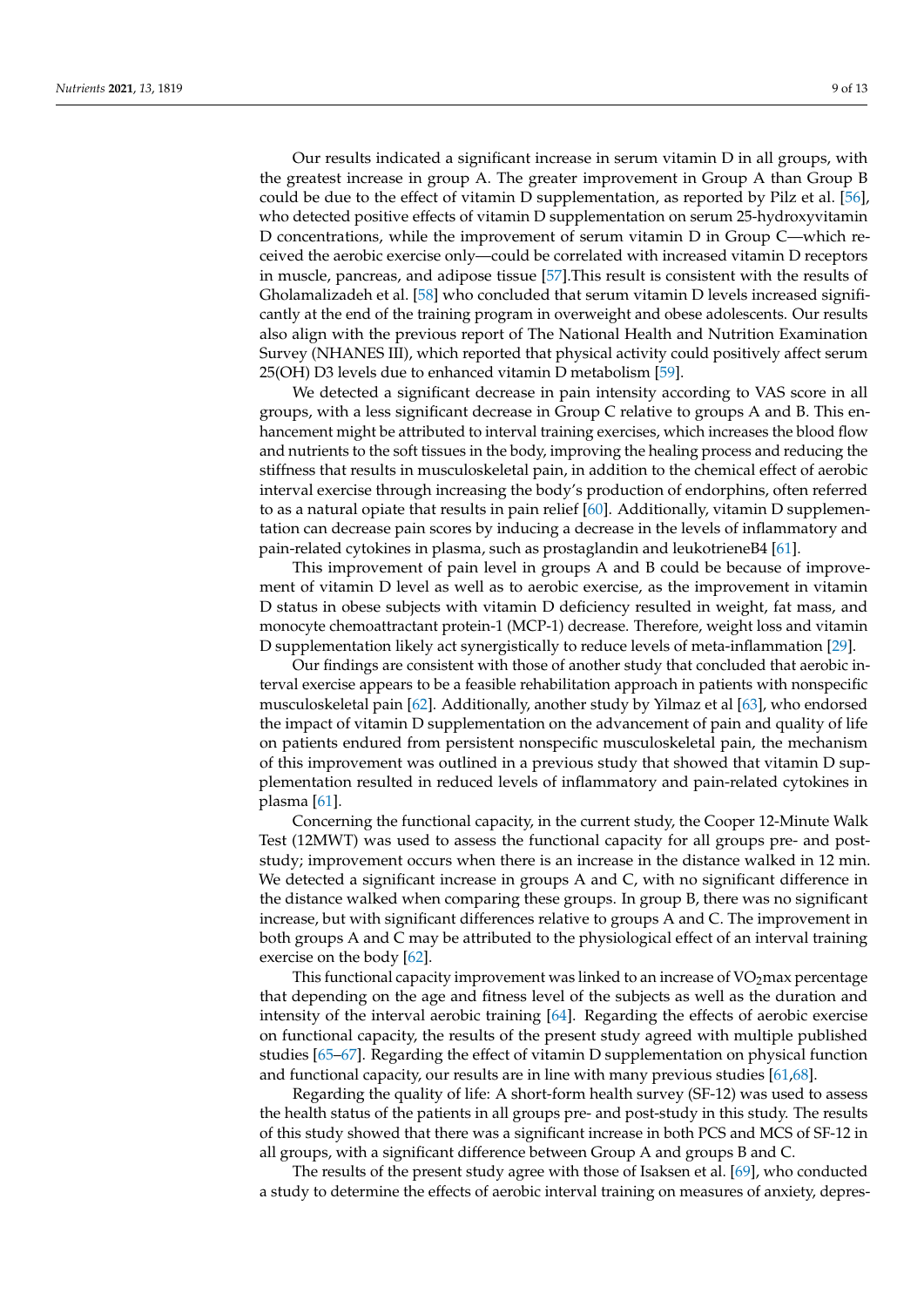sion, and quality of life in patients with ischemic heart failure and revealed that interval training exercises showed significant improvements in several SF-36 subscores at 12 weeks. Therefore, anaerobic interval training program resulted in significant improvements in several measures of quality of life.

In accordance with the present study, a study was conducted to investigate the effect of vitamin D supplementation on quality of life in women with type 2 diabetes. Fifty women with type 2 diabetes were enrolled into weekly vitamin D supplementation (ergocalciferol, 50,000 IU) for 6 months. Vitamin D supplementation induced a significant improvement in both components of the SF-12 survey. The study concluded that vitamin D supplementation could improve the health status of T2DM women [\[70\]](#page-12-13).

The results of the present study contradict the finding of Westra et al. [\[71\]](#page-12-14), who reported that 6 months of vitamin D supplementation did not improve health-related quality of life (using the SF-36). This might be due to the difference in the inclusive criteria of participants, as the Westra et al. study was performed on non-vitamin D deficient people with type 2 DM.

Our study has some limitations. One of these limitations was the investigation of the effect of adding the aerobic interval exercise to vitamin D supplementation with low balanced macronutrient diet only, without a true control or placebo group. Therefore, the results of the present study should be confirmed by other studies with different types of diet, such as a high protein diet or a Mediterranean diet using a true control or placebo group. Additionally, the present study evaluated the short-term effects following 12 weeks of follow-up. Future studies are recommended to investigate the long-term effect of aerobic interval exercise accompanied with vitamin D supplementation. Moreover, the present study did not examine the secondary hypercalcemia resulting from obesity, so future studies are warranted to investigate the effect of adding different exercises to vitamin D supplementation, including calcium level monitoring.

## **5. Conclusions**

Vitamin D supplementation combined with aerobic exercise in addition to a wellbalanced hypocaloric diet could provide a novel protocol to improve the nonspecific musculoskeletal pain, functional capacity, and the quality of life in obese women with perceived myalgia.

**Author Contributions:** Conceptualization, H.A.A.A. and A.E.E.; methodology, H.A.A.A. and A.E.E.; software, D.R.-S.; validation, M.E., D.M.A.A.-H., and M.A.E.-R.M.; formal analysis, A.E.E.; investigation, H.A.A.A., M.E. and M.A.E.-R.M.; resources, D.R.-S.; data curation, M.A.E.-R.M. and D.R.-S.; writing—original draft preparation, H.A.A.A. and M.E.; writing—review and editing, A.E.E. and H.A.A.A.; visualization, D.M.A.A.-H.; supervision, D.R.-S.; project administration, M.A.E.-R.M. All authors have read and agreed to the published version of the manuscript.

**Funding:** This research received no external funding.

**Institutional Review Board Statement:** Ethical Committee Approval: The study was approved by the Ethical Committee for Human Research at The Faculty of Physical Therapy, Cairo University, Egypt.

**Informed Consent Statement:** Informed consent was obtained from all subjects involved in the study.

**Acknowledgments:** The authors thank Amira Said, Nassar Public health specialists, National Nutrition Institute. Egypt, who designed the diet program for each patient in this study, also the authors thank all patients who participated in this study.

**Conflicts of Interest:** The authors declare no conflict of interest.

**Clinical Trial Registration:** The study was registered prospectively in ClinicalTrials.gov, ID: NCT04319289.

## **References**

<span id="page-9-0"></span>1. Duell, P.B.; Conner, W.E. Vitamin D Deficiency is Associated with Myalgias in Hyperlipidemic Subjects Taking Statins. *Circulation* **2018**, *118*, S\_470.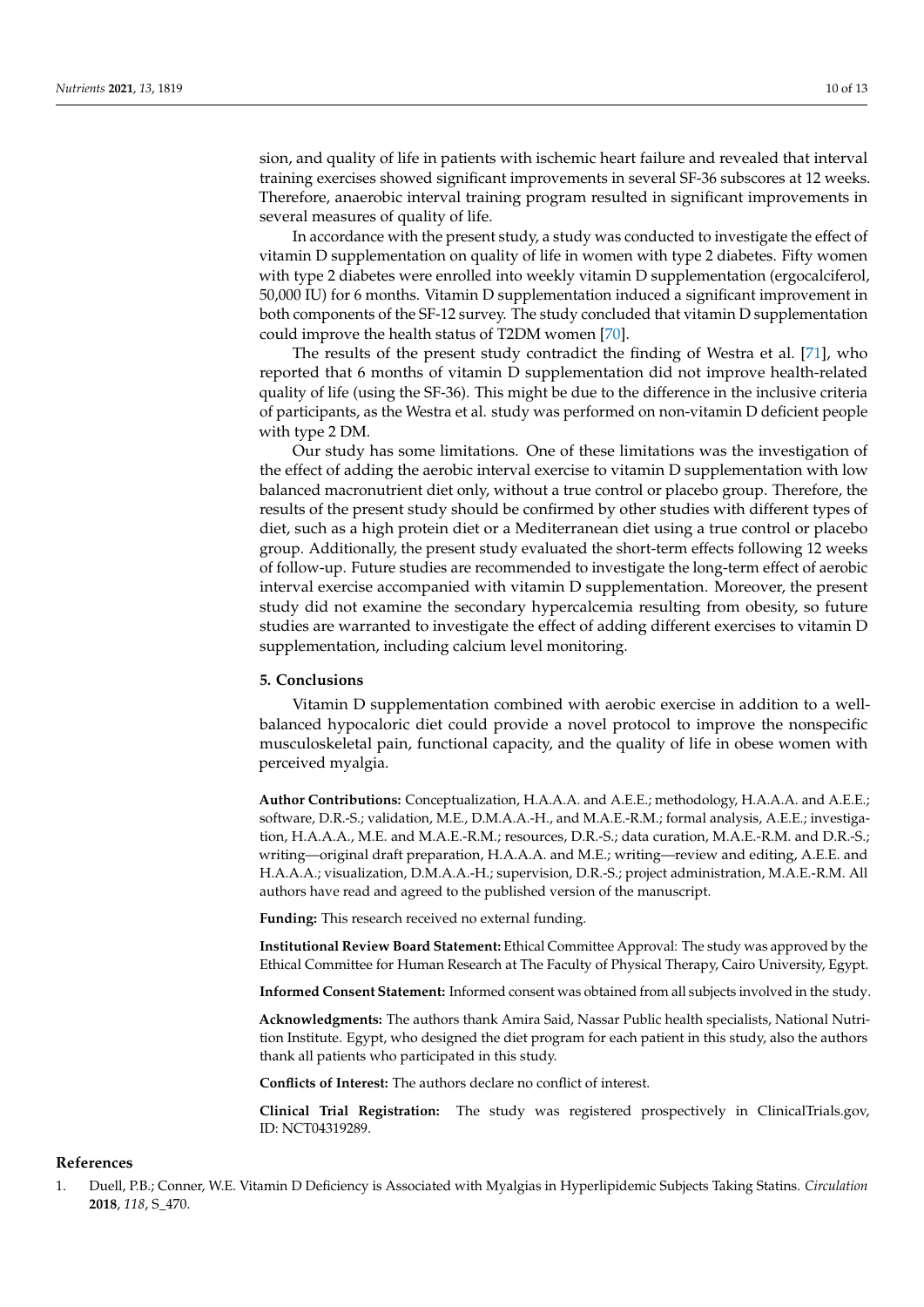- <span id="page-10-0"></span>2. Wortsman, J.; Matsuoka, L.Y.; Chen, T.C.; Lu, Z.; Hollick, M.F. Decreased bioavailability of vitamin D in obesity. *Am. J. Clin. Nutr.* **2000**, *72*, 690–693. [\[CrossRef\]](http://doi.org/10.1093/ajcn/72.3.690) [\[PubMed\]](http://www.ncbi.nlm.nih.gov/pubmed/10966885)
- <span id="page-10-1"></span>3. Mason, C.; Xiao, L.; Imayama, I.; Duggan, C.; Bain, C.; Foster-Schubert, K.; Kong, A.; Campbell, K.L.; Wang, C.-Y.; Neuhouser, M.L.; et al. Effects of weight loss on serum vitamin D in postmenopausal women. *Am. J. Clin. Nutr.* **2011**, *94*, 95–103. [\[CrossRef\]](http://doi.org/10.3945/ajcn.111.015552) [\[PubMed\]](http://www.ncbi.nlm.nih.gov/pubmed/21613554)
- <span id="page-10-2"></span>4. Brock, K.; Huang, W.Y.; Fraser, D.R.; Ke, L.; Tseng, M.; Stolzenberg-Solomon, R.; Peters, U.; Ahn, J.; Purdue, M.; Mason, R.S.; et al. Low vitamin D status is associated with physical inactivity, obesity and low vitamin D intake in a large US sample of healthy middle-aged men and women. *J. Steroid Biochem. Mol. Biol.* **2010**, *121*, 462–466. [\[CrossRef\]](http://doi.org/10.1016/j.jsbmb.2010.03.091)
- <span id="page-10-3"></span>5. Grootjans-Geerts, I.; Wielders, J.P.M. A pilot study of hypovitaminosis D in apparently healthy, veiled, Turkish women: Severe vitamin D deficiency in 82%. *Ned. Tijdschr. voor Geneeskd.* **2002**, *146*, 1100–1101.
- <span id="page-10-4"></span>6. Badsha, H.; Daher, M.; Ooi Kong, K. Myalgias or non specific muscle pain in Arab or Indo-Pakistani patients may indicate vitamin D deficiency. *Clin. Rheumatol.* **2009**, *28*, 971–973. [\[CrossRef\]](http://doi.org/10.1007/s10067-009-1146-7)
- <span id="page-10-5"></span>7. Christie, M.; Al, E. Radiocarbon dating. *WikiJ. Sci.* **2018**, *1*, 6. [\[CrossRef\]](http://doi.org/10.15347/wjs/2018.006)
- <span id="page-10-6"></span>8. Scott, M. Grundy, Obesity, Metabolic Syndrome, and Cardiovascular Disease. *J. Clin. Endocrinol. Metab.* **2004**, *89*, 2595–2600.
- <span id="page-10-7"></span>9. Hussein, H.M.; Kamel, E.; Kamel, R. Association between pain intensity and obesity in patients with chronic nonspecific low back pain. *Biosci. Res.* **2019**, *16*, 3579–3583.
- 10. Ding, C.; Cicuttini, F.; Scott, F.; Cooley, H.; Jones, G. Knee Structural Alteration and BMI: A Cross-sectional Study. *Obes. Res.* **2005**, *13*, 350–361. [\[CrossRef\]](http://doi.org/10.1038/oby.2005.47) [\[PubMed\]](http://www.ncbi.nlm.nih.gov/pubmed/15800294)
- <span id="page-10-8"></span>11. Wendelboe, A.M.; Hegmann, K.T.; Gren, L.H.; Alder, S.C.; White, G.L.; Lyon, J.L. Associations between body-mass index and surgery for rotator cuff tendinitis. *J. Bone Jt. Surg. Am.* **2004**, *86*, 743–747. [\[CrossRef\]](http://doi.org/10.2106/00004623-200404000-00011)
- <span id="page-10-9"></span>12. Panidis, D.; Farmakiotis, D.; Rousso, D.; Kourtis, A.; Katsikis, I.; Krassas, G. Obesity, weight loss, and the polycystic ovary syndrome:effect of treatment with diet and orlistat for 24 weeks on insulin resistance and androgen levels. *Fertil. Steril.* **2008**, *89*, 899–906. [\[CrossRef\]](http://doi.org/10.1016/j.fertnstert.2007.04.043)
- <span id="page-10-10"></span>13. Khoueir, P.; Black, M.H.; Crookes, P.F.; Kaufman, H.S.; Katkhouda, N.; Wang, M.Y. Prospective assessment of axial back pain symptoms before and after bariatric weight reduction surgery. *Spine J.* **2009**, *9*, 454–463. [\[CrossRef\]](http://doi.org/10.1016/j.spinee.2009.02.003) [\[PubMed\]](http://www.ncbi.nlm.nih.gov/pubmed/19356988)
- <span id="page-10-11"></span>14. Johansson, K.; Neovius, M.; Hemmingsson, E. Effects of anti-obesity drugs, diet, and exercise on weight-loss maintenance after a very-low-calorie diet or low-calorie diet: A systematic review and meta-analysis of randomized controlled trials. *Am. J. Clin. Nutr.* **2014**, *99*, 14–23. [\[CrossRef\]](http://doi.org/10.3945/ajcn.113.070052) [\[PubMed\]](http://www.ncbi.nlm.nih.gov/pubmed/24172297)
- 15. Poirier, P.; Despres, J.P. Exercise in weight management of obesity. *Cardiol. Clin.* **2001**, *19*, 459–470. [\[CrossRef\]](http://doi.org/10.1016/S0733-8651(05)70229-0)
- <span id="page-10-12"></span>16. Arsenault, B.J.; Cote, M.; Cartier, A.; Lemieux, I.; Despres, J.P.; Ross, R.; Earnest, C.P.; Blair, S.N.; Church, T.S. Effect of exercise training on cardiometabolic risk markers among sedentary, but metabolically healthy overweight or obese post-menopausal women with elevated blood pressure. *Atherosclerosis* **2009**, *207*, 530–533. [\[CrossRef\]](http://doi.org/10.1016/j.atherosclerosis.2009.05.009) [\[PubMed\]](http://www.ncbi.nlm.nih.gov/pubmed/19524243)
- <span id="page-10-13"></span>17. Gordon, M.M.; Bopp, M.J.; Easter, L.; Miller, G.D.; Lyles, M.F.; Houston, D.K.; Nicklas, B.J.; Kritchevsky, S.B. Effects of dietary protein on the composition of weight loss in post-menopausal women. *J. Nutr. Health Aging* **2008**, *12*, 505–509. [\[CrossRef\]](http://doi.org/10.1007/BF02983202)
- <span id="page-10-14"></span>18. Kerksick, C.M.; Roberts, M.D.; Campbell, B.I.; Galbreath, M.M.; Taylor, L.W.; Wilborn, C.D.; Lee, A.; Dove, J.; Bunn, J.W.; Rasmussen, C.J.; et al. Differential Impact of Calcium and Vitamin D on Body Composition Changes in Post-Menopausal Women Following a Restricted Energy Diet and Exercise Program. *Nutrients* **2020**, *12*, 713. [\[CrossRef\]](http://doi.org/10.3390/nu12030713)
- <span id="page-10-15"></span>19. Mason, C.; Xiao, L.; Imayama, I.; Duggan, C.; Wang, C.-Y.; Korde, L.; McTiernan, A. Vitamin D<sub>3</sub> supplementation during weight loss: A double-blind randomized controlled trial. *Am. J. Clin. Nutr.* **2014**, *99*, 1015–1025. [\[CrossRef\]](http://doi.org/10.3945/ajcn.113.073734)
- <span id="page-10-16"></span>20. Elerian, A.E.; Abdeen, H.A.A.; Elmakaky, A.; Shafiek, M. Efficacy of gender, anaerobic exercise and low calorie diet on leptin, ghrelin hormones and hunger perception: A comparative study. *Obes. Med.* **2020**, *18*, 100213. [\[CrossRef\]](http://doi.org/10.1016/j.obmed.2020.100213)
- <span id="page-10-17"></span>21. Patel, H.; Alkhawam, H.; Madanieh, R.; Shah, N.; Kosmas, C.E.; Vittorio, T.J. Aerobic vs. anaerobic exercise training effects on the cardiovascular system. *World J. Cardiol.* **2017**, *9*, 134–138. [\[CrossRef\]](http://doi.org/10.4330/wjc.v9.i2.134)
- <span id="page-10-18"></span>22. Thomas, E.N.; Blotman, F. Aerobic exercise in fibromyalgia: A practical review. *Rheumatol. Int.* **2010**, *30*, 1143–1150. [\[CrossRef\]](http://doi.org/10.1007/s00296-010-1369-6) [\[PubMed\]](http://www.ncbi.nlm.nih.gov/pubmed/20340025)
- <span id="page-10-19"></span>23. Antoniak, A.E.; Greig, C.A. The effect of combined resistance exercise training and vitamin D3 supplementation on musculoskeletal health and function in older adults: A systematic review and meta-analysis. *BMJ Open* **2017**, *7*, e014619. [\[CrossRef\]](http://doi.org/10.1136/bmjopen-2016-014619) [\[PubMed\]](http://www.ncbi.nlm.nih.gov/pubmed/28729308)
- <span id="page-10-20"></span>24. Robinson, S.; Cooper, C.; Aihie Sayer, A. Nutrition, and sarcopenia: A review of the evidence and implications for preventive strategies. *J. Aging Res.* **2012**, *3*, 1–6. [\[CrossRef\]](http://doi.org/10.1155/2012/510801)
- <span id="page-10-21"></span>25. Schulz, K.F.; Altman, D.G.; Moher, D.; CONSORT Group. CONSORT 2010 Statement: Updated guidelines for reporting parallel group randomized trials. *BMC Med.* **2010**, *8*, 18. [\[CrossRef\]](http://doi.org/10.1186/1741-7015-8-18)
- <span id="page-10-22"></span>26. Aronne, L.J. Classification of Obesity and Assessment of Obesity-Related Health Risks. *Obes. Res.* **2002**, *10*, 105S–115S. [\[CrossRef\]](http://doi.org/10.1038/oby.2002.203)
- <span id="page-10-23"></span>27. Chiu, C.H.; Ko, M.C.; Wu, L.S. Benefits of different intensity of aerobic exercise in modulating body composition among obese young adults: A pilot randomized controlled trial. *Health Qual. Life Outcomes* **2017**, *15*, 168. [\[CrossRef\]](http://doi.org/10.1186/s12955-017-0743-4)
- <span id="page-10-24"></span>28. Tomas-Carus, P.; Gusi, N.; Hâkkinen, A.; Häkkinen, K.; Leal, A.; Ortega-Alonso, A. Eight months of physical training in warm water improves physical and mental health in women with fibromyalgia: A randomized controlled trial. *J. Rehabil. Med.* **2008**, *40*, 248–252. [\[CrossRef\]](http://doi.org/10.2340/16501977-0168) [\[PubMed\]](http://www.ncbi.nlm.nih.gov/pubmed/18382819)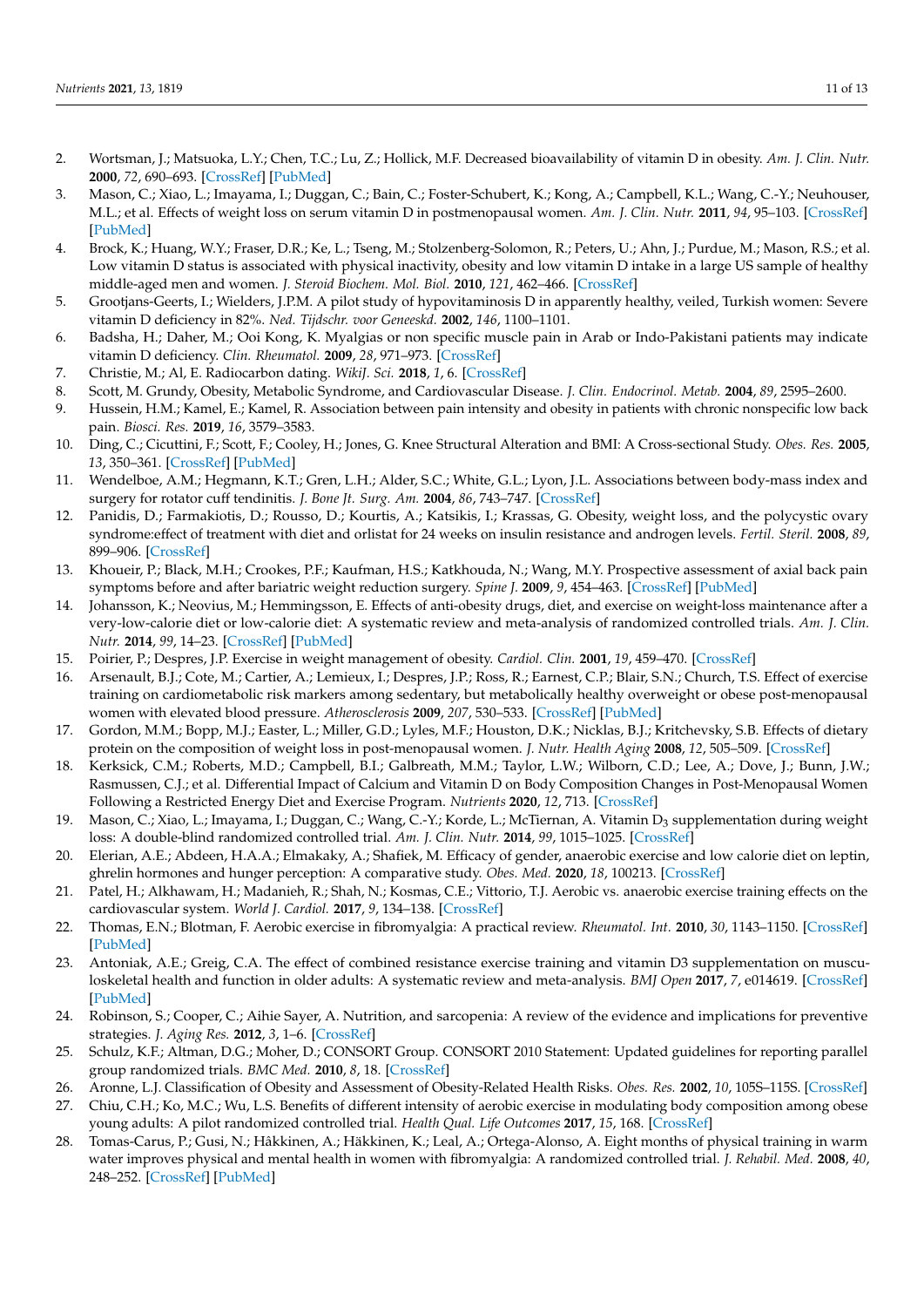- <span id="page-11-0"></span>29. Lotfi-Dizaji, L.; Mahboob, S.; Aliashrafi, S.; Vaghef-Mehrabany, E.; Ebrahimi-Mameghani, M.; Morovati, A. Effect of vitamin D supplementation along with weight loss diet on meta-inflammation and fat mass in obese subjects with vitamin D deficiency: A double-blind placebo-controlled randomized clinical trial. *Clin. Endocrinol.* **2019**, *90*, 94–101. [\[CrossRef\]](http://doi.org/10.1111/cen.13861)
- <span id="page-11-1"></span>30. Coignard, C.; Clément-Vincent, C.; Ly, T.; L'hotellier, A. Evaluation of the BioPlex 2200 Lyme IgG/IgM immunoassay system. *Clin. Chim. Acta* **2019**, *493*, 560–566. [\[CrossRef\]](http://doi.org/10.1016/j.cca.2019.03.1176)
- <span id="page-11-2"></span>31. Mylius, C.; Paap, D.; Takken, T.; Stark, A. Reference value for the 12-minute walk test in children and adolescents: A systematic review. *Expert Rev. Respir. Med.* **2016**, *10*, 1335–1352. [\[CrossRef\]](http://doi.org/10.1080/17476348.2016.1258305)
- <span id="page-11-3"></span>32. Nunes, F.; Alhalabi, L.; Brown, W.; King, C.; Shlobin, O.; Nathan, S. Does 1-Minute Walk Test Predict Results of 6-Minute Walk Test in Patients With Idiopathic Pulmonary Fibrosis? *Saudi Med.* **2017**, *29*, 304–320. [\[CrossRef\]](http://doi.org/10.1016/j.chest.2017.08.513)
- <span id="page-11-4"></span>33. Aburuz, S.; Bulatova, N.; Twalbeh, M.; Gazawi, M. The validity and reliability of the Arabic version of the EQ-5D: A study from Jordan. *Ann. Skin* **2009**, *21*, 39–41. [\[CrossRef\]](http://doi.org/10.4103/0256-4947.55313) [\[PubMed\]](http://www.ncbi.nlm.nih.gov/pubmed/19584581)
- <span id="page-11-5"></span>34. Jensen, M.P.; Chen, C.; Brugger, A.M. Interpretation of visual analog scale ratings and change scores: A reanalysis of two clinical trials of postoperative pain. *J. Pain* **2003**, *4*, 407–414. [\[CrossRef\]](http://doi.org/10.1016/S1526-5900(03)00716-8)
- <span id="page-11-6"></span>35. Crossley, K.M.; Bennell, K.L.; Cowan, S.M.; Green, S. Analysis of outcome measures for persons with patellofemoral pain: Which are reliable and valid? *Arch. Phys. Med. Rehabil.* **2004**, *85*, 815–822. [\[CrossRef\]](http://doi.org/10.1016/S0003-9993(03)00613-0)
- <span id="page-11-7"></span>36. Thomeé, R. A Comprehensive Treatment Approach for Patellofemoral Pain Syndrome in Young Women. *Phys. Ther.* **2009**, *77*, 1690–1703. [\[CrossRef\]](http://doi.org/10.1093/ptj/77.12.1690) [\[PubMed\]](http://www.ncbi.nlm.nih.gov/pubmed/9413448)
- <span id="page-11-8"></span>37. Montazeri, A.; Vahdaninia, M.; Mousavi, S.J.; Omidvari, S. The Iranian version of 12-item Short Form Health Survey (SF-12): Factor structure, internal consistency and construct validity. *BMC Public Health* **2009**, *9*, 341–350. [\[CrossRef\]](http://doi.org/10.1186/1471-2458-9-341) [\[PubMed\]](http://www.ncbi.nlm.nih.gov/pubmed/19758427)
- <span id="page-11-9"></span>38. Ware, J., Jr.; Kosinski, M.; Keller, S.D. A 12-item Short-Form Health Survey: Construction of scales and preliminary tests of reliability and validity. *Med. Care* **1996**, *34*, 220–233. [\[CrossRef\]](http://doi.org/10.1097/00005650-199603000-00003) [\[PubMed\]](http://www.ncbi.nlm.nih.gov/pubmed/8628042)
- <span id="page-11-10"></span>39. Hanmer, J. Predicting an SF-6D Preference-Based Score Using MCS and PCS Scores from the SF-12 or SF-36. *Value Health* **2009**, *12*, 958–966. [\[CrossRef\]](http://doi.org/10.1111/j.1524-4733.2009.00535.x)
- <span id="page-11-11"></span>40. Busija, L.; Pausenberger, E.; Haines, T.P.; Haymes, S.; Buchbinder, R.; Osborne, R.H. Adult measures of general health and health-related quality of life: Medical Outcomes Study Short Form 36-Item (SF-36) and Short Form 12-Item (SF-12) Health Surveys, Nottingham Health Profile (NHP), Sickness Impact Profile (SIP), Medical Outcomes Study Sh. *Arthr. Rheum.* **2011**, *63*, S383–S412. [\[CrossRef\]](http://doi.org/10.1002/acr.20541)
- <span id="page-11-12"></span>41. Shafer, K.J.; Siders, W.A.; Johnson, L.K.; Lukaski, H.C. Validity of segmental multiple-frequency bioelectrical impedance analysis to estimate body composition of adults across a range of body mass indexes. *Nutrition* **2009**, *25*, 25–32. [\[CrossRef\]](http://doi.org/10.1016/j.nut.2008.07.004)
- <span id="page-11-13"></span>42. Gosadi, I.M.; Alatar, A.A.; Otayf, M.M.; AlJahani, D.M.; Ghabbani, H.M.; AlRajban, W.A. Development of a Saudi Food Frequency Questionnaire and testing its reliability and validity. *Saudi Med. J.* **2017**, *38*, 636–641. [\[CrossRef\]](http://doi.org/10.15537/smj.2017.6.20055)
- <span id="page-11-14"></span>43. Cade, J.E.; Burley, V.J.; Warm, D.L.; Thompson, R.L.; Margetts, B.M. Food-frequency questionnaires: A review of their design, validation, and utilization. *Nutr. Res. Rev.* **2004**, *17*, 5–11. [\[CrossRef\]](http://doi.org/10.1079/NRR200370) [\[PubMed\]](http://www.ncbi.nlm.nih.gov/pubmed/19079912)
- <span id="page-11-15"></span>44. Muzio, F.; Mondazzi, L.; Sommariva, D.; Branchi, A. Long-Term Effects of Low-Calorie Diet on the Metabolic Syndrome in Obese Nondiabetic Patients. *Diabetes Care* **2005**, *28*, 1485–1486. [\[CrossRef\]](http://doi.org/10.2337/diacare.28.6.1485) [\[PubMed\]](http://www.ncbi.nlm.nih.gov/pubmed/15920073)
- <span id="page-11-16"></span>45. Broderick, J.; Hussey, J.; O'Donnell, D. Comment on 'Interventions to improve exercise behavior in sedentary people living with and beyond cancer: A systematic review'. *Br. J. Cancer* **2014**, *111*, 2377–2378. [\[CrossRef\]](http://doi.org/10.1038/bjc.2014.248)
- <span id="page-11-17"></span>46. Dawson, R. How significant is a boxplot outlier? *J. Stat. Educ.* **2011**, *19*, 1–12. [\[CrossRef\]](http://doi.org/10.1080/10691898.2011.11889610)
- <span id="page-11-18"></span>47. Sterne, J.A.C.; White, I.R.; Carlin, J.B.; Spratt, M.; Royston, P.; Kenward, M.G.; Wood, A.M.; Carpenter, J.R. Multiple imputation for missing data in epidemiological and clinical research: Potential and pitfalls. *BMJ* **2009**, *338*, 157–160. [\[CrossRef\]](http://doi.org/10.1136/bmj.b2393) [\[PubMed\]](http://www.ncbi.nlm.nih.gov/pubmed/19564179)
- <span id="page-11-19"></span>48. Hyppönen, E.; Boucher, B. Avoidance of vitamin D deficiency in pregnancy in the United Kingdom: The case for a unified approach in National policy. *Br. J. Nutr.* **2010**, *104*, 309–314. [\[CrossRef\]](http://doi.org/10.1017/S0007114510002436) [\[PubMed\]](http://www.ncbi.nlm.nih.gov/pubmed/20594390)
- <span id="page-11-20"></span>49. Imayama, I.; Ulrich, C.M.; Alfano, C.M.; Wang, C.; Xiao, L.; Wener, M.H.; Campbell, K.L.; Duggan, C.; Foster-Schubert, K.E.; Kong, A.; et al. Effects of a caloric restriction weight loss diet and exercise on inflammatory biomarkers in overweight/obese postmenopausal women: A randomized controlled trial. *Cancer Res.* **2012**, *72*, 2314–2326. [\[CrossRef\]](http://doi.org/10.1158/0008-5472.CAN-11-3092)
- <span id="page-11-21"></span>50. Suyardi, M.A.; Johanes, W.; Harahap, I.P. The effects of balanced low-calorie diet on body composition and serum leptin of obese women. *Med. J. Indones* **2005**, *14*, 220–224. [\[CrossRef\]](http://doi.org/10.13181/mji.v14i4.202)
- <span id="page-11-22"></span>51. Elerian, A.E.; Ali, M.E.; Ali, N. Comparison between the effect of endurance and strengthening exercises on plasma lipoprotein in central obese female subjects. *Res. J. Pharm. Boil. Chem. Sci.* **2016**, *7*, 1613–1622.
- 52. Donnelly, J.E.; Honas, J.J.; Smith, B.K.; Mayo, M.S.; Gibson, C.A.; Sullivan, D.K.; Lee, J.; Herrmann, S.D.; Lambourne, K.; Washburn, R.A. Aerobic exercise alone results in clinically significant weight loss for men and women: Midwest exercise trial 2. *Obesity* **2013**, *21*, E219–E228. [\[CrossRef\]](http://doi.org/10.1002/oby.20145) [\[PubMed\]](http://www.ncbi.nlm.nih.gov/pubmed/23592678)
- <span id="page-11-23"></span>53. Ruban, A.; Stoenchev, K.; Ashrafian, H.; Teare, J. Current treatments for obesity. *Clin. Med.* **2019**, *19*, 205–212. [\[CrossRef\]](http://doi.org/10.7861/clinmedicine.19-3-205)
- <span id="page-11-24"></span>54. Kim, H.J.; Kang, C.K.; Park, H.; Lee, M.G. Effects of vitamin D supplementation and circuit training on indices of obesity and insulin resistance in T2D and vitamin D deficient elderly women. *J. Exerc. Nutr. Biochem.* **2014**, *18*, 249–257. [\[CrossRef\]](http://doi.org/10.5717/jenb.2014.18.3.249) [\[PubMed\]](http://www.ncbi.nlm.nih.gov/pubmed/25566461)
- <span id="page-11-25"></span>55. Duan, L.; Han, L.; Liu, Q.; Zhao, Y.; Wang, L.; Wang, Y. Effects of Vitamin D Supplementation on General and Central Obesity: Results from 20 Randomized Controlled Trials Involving Apparently Healthy Populations. *Ann. Nutr. Metab.* **2020**, *76*, 153–164. [\[CrossRef\]](http://doi.org/10.1159/000507418) [\[PubMed\]](http://www.ncbi.nlm.nih.gov/pubmed/32645694)